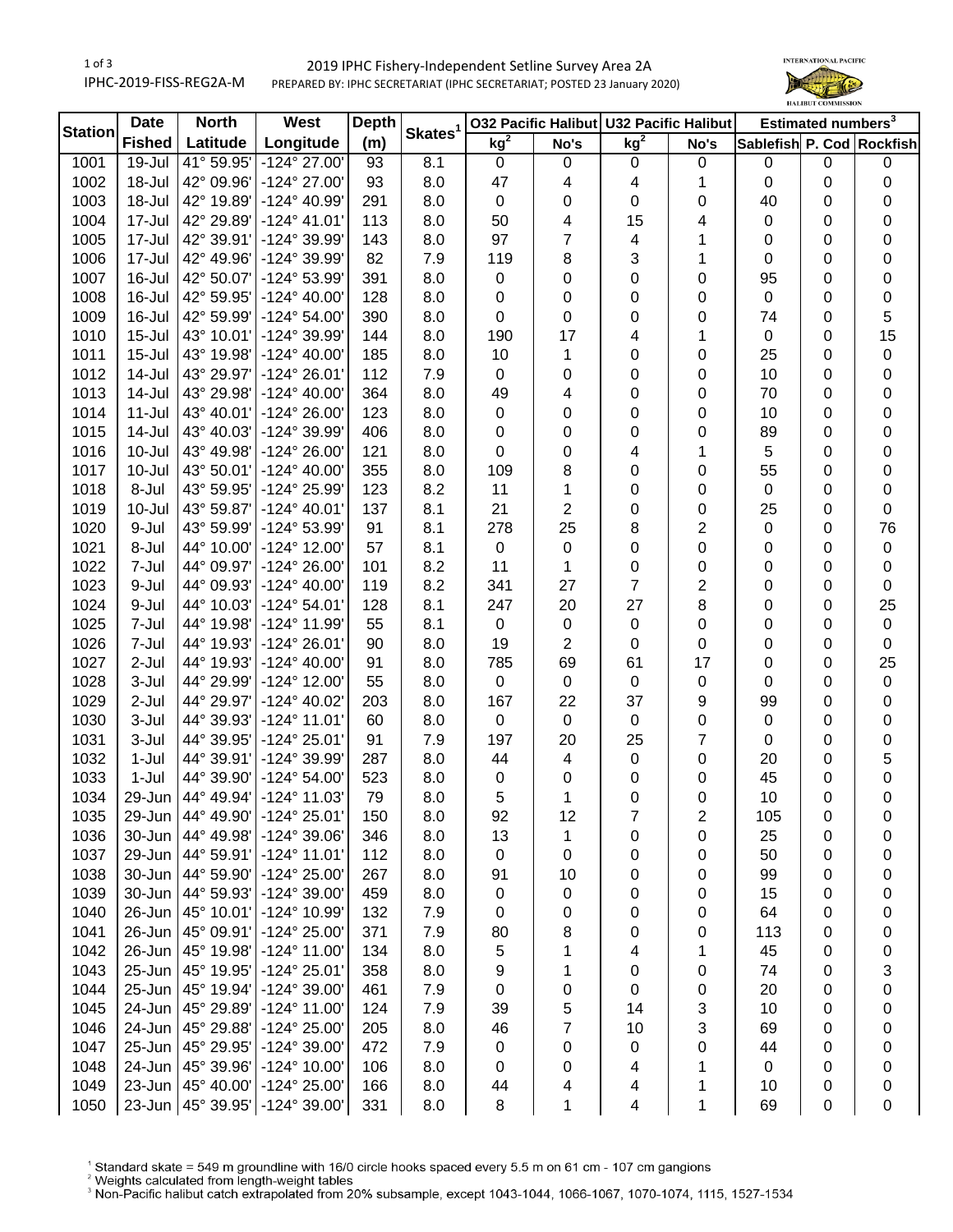## 2 of 3 IPHC-2019-FISS-REG2A-M 2019 IPHC Fishery-Independent Setline Survey Area 2A PREPARED BY: IPHC SECRETARIAT (IPHC SECRETARIAT; POSTED 23 January 2020)



| <b>Station</b> | <b>Date</b>   | <b>North</b> | West                  | <b>Depth</b> | Skates <sup>1</sup> |                 |                         | 032 Pacific Halibut U32 Pacific Halibut |                         | Estimated numbers <sup>3</sup> |             |                           |
|----------------|---------------|--------------|-----------------------|--------------|---------------------|-----------------|-------------------------|-----------------------------------------|-------------------------|--------------------------------|-------------|---------------------------|
|                | <b>Fished</b> | Latitude     | Longitude             | (m)          |                     | kg <sup>2</sup> | No's                    | kg <sup>2</sup>                         | No's                    |                                |             | Sablefish P. Cod Rockfish |
| 1051           | 22-Jun        | 45° 49.95'   | -124° 09.99'          | 97           | 8.0                 | 0               | $\pmb{0}$               | $\pmb{0}$                               | $\mathbf 0$             | 15                             | $\mathbf 0$ | 0                         |
| 1052           | 22-Jun        | 45° 49.94'   | $-124^{\circ} 25.01'$ | 150          | 8.0                 | 26              | $\overline{\mathbf{c}}$ | 5                                       | 1                       | 10                             | 0           | 0                         |
| 1053           | 23-Jun        | 45° 49.97'   | -124° 38.99'          | 203          | 8.0                 | 38              | 3                       | 0                                       | 0                       | 74                             | 0           | 0                         |
| 1054           | 22-Jun        | 46° 00.06'   | $-124^{\circ}$ 10.01' | 88           | 8.0                 | 11              | 1                       | 8                                       | $\overline{\mathbf{c}}$ | $\mathbf 0$                    | 0           | 0                         |
| 1055           | 16-Jun        | 45° 59.95'   | -124° 24.01'          | 139          | 7.9                 | 71              | 5                       | 0                                       | 0                       | $\mathbf 0$                    | 0           | 0                         |
| 1056           | 16-Jun        | 45° 59.97'   | -124° 39.01'          | 187          | 8.0                 | 28              | 3                       | 7                                       | 2                       | 30                             | 0           | 0                         |
| 1057           | 16-Jun        | 46° 09.95'   | -124° 39.00'          | 240          | 8.0                 | 43              | 4                       | 7                                       | $\overline{\mathbf{c}}$ | 64                             | 0           | 30                        |
| 1058           | 17-Jun        | 46° 19.89'   | -124° 24.00'          | 119          | 8.0                 | 30              | 4                       | 0                                       | 0                       | $\mathbf 0$                    | 0           | 0                         |
| 1059           | 15-Jun        | 46° 29.93'   | $-124^{\circ} 24.00'$ | 93           | 8.0                 | 28              | 3                       | 13                                      | 4                       | 0                              | 0           | 0                         |
| 1060           | 15-Jun        | 46° 39.95'   | $-124^{\circ} 24.00'$ | 80           | 8.0                 | 31              | 5                       | 12                                      | 3                       | 0                              | 0           | 0                         |
| 1061           | 14-Jun        | 46° 39.95'   | $-124^{\circ}38.00'$  | 135          | 8.0                 | 109             | 13                      | 46                                      | 13                      | 5                              | 0           | 5                         |
| 1062           | 15-Jun        | 46° 49.94'   | -124° 24.00'          | 69           | 7.9                 | 37              | 4                       | 19                                      | 5                       | 0                              | 0           | 0                         |
| 1063           | 14-Jun        | 46° 49.73'   | $-124^{\circ}$ 42.00' | 134          | 8.0                 | 54              | 5                       | $\pmb{0}$                               | 0                       | 0                              | 0           | $\mathbf 0$               |
| 1064           | 14-Jun        | 46° 49.92'   | $-124^{\circ} 53.00'$ | 199          | 7.9                 | 76              | 10                      | 32                                      | 8                       | 113                            | 0           | 0                         |
| 1065           | $13 - Jun$    | 47° 00.06'   | $-124^{\circ} 24.01'$ | 55           | 7.9                 | 106             | 8                       | 5                                       | 1                       | $\mathbf 0$                    | 0           | 0                         |
| 1066           | 10-Jun        | 46° 59.96'   | $-124^{\circ} 38.00'$ | 95           | 8.0                 | 21              | 2                       | 0                                       | 0                       | 0                              | 0           | 0                         |
| 1067           | 10-Jun        | 46° 59.95'   | -124° 53.00'          | 168          | 8.0                 | 59              | 7                       | 2                                       | 1                       | 10                             | 0           | 0                         |
| 1068           | 13-Jun        | 47° 10.00'   | -124° 23.98'          | 44           | 8.0                 | 57              | 4                       | 0                                       | 0                       | 0                              | 0           | 0                         |
| 1069           | 13-Jun        | 47° 09.94'   | -124° 38.01'          | 88           | 8.0                 | $\pmb{0}$       | 0                       | 15                                      | 4                       | 0                              | 0           | 0                         |
| 1070           | 10-Jun        | 47° 09.95'   | -124° 52.99'          | 154          | 8.0                 | 47              | 5                       | 34                                      | 9                       | 5                              | 0           | 0                         |
| 1071           | 9-Jun         | 47° 19.99'   | -124° 37.99'          | 86           | 8.0                 | 20              | 3                       | 15                                      | 5                       | 0                              | 0           | 0                         |
| 1072           | 9-Jun         | 47° 29.88'   | $-124^{\circ} 51.00'$ | 144          | 8.0                 | 150             | 18                      | 65                                      | 19                      | 13                             | 0           | 2                         |
| 1073           | 8-Jun         | 47° 39.97'   | -124° 37.99'          | 48           | 8.0                 | 45              | 4                       | 0                                       | 0                       | $\mathbf 0$                    | 0           | 0                         |
| 1074           | 8-Jun         | 47° 39.91'   | -124° 53.00'          | 113          | 8.0                 | 69              | 9                       | 9                                       | 3                       | 0                              | 0           | 0                         |
| 1075           | 2-Jun         | 47° 49.97'   | -124° 53.00'          | 95           | 8.0                 | 91              | 12                      | 68                                      | 17                      | 0                              | 0           | 0                         |
| 1076           | 2-Jun         | 47° 49.96'   | $-125^{\circ}$ 08.00' | 278          | 8.0                 | 78              | 10                      | 18                                      | 5                       | 69                             | 0           | 5                         |
| 1077           | 3-Jun         | 47° 59.93'   | $-124^{\circ}53.01'$  | 64           | 8.0                 | 143             | 14                      | 17                                      | 5                       | $\mathbf 0$                    | 0           | 0                         |
| 1078           | 2-Jun         | 47° 59.94'   | -125° 08.00'          | 143          | 7.9                 | 116             | 12                      | 10                                      | 3                       | $\mathbf 0$                    | 0           | 0                         |
| 1079           | 1-Jun         | 47° 59.94'   | -125° 38.00'          | 320          | 8.0                 | 331             | 46                      | 117                                     | 28                      | 50                             | 0           | 20                        |
| 1080           | 3-Jun         | 48° 09.93'   | -124° 52.99'          | 57           | 7.9                 | 116             | 10                      | 11                                      | 3                       | $\mathsf 0$                    | 0           | $\mathbf 0$               |
| 1081           | 31-May        | 48° 10.06'   | $-125^{\circ}$ 08.00' | 176          | 8.0                 | 177             | 17                      | 15                                      | 4                       | 0                              | 0           | 25                        |
| 1082           | 1-Jun         | 48° 09.91'   | -125° 22.99'          | 112          | 8.0                 | 5               | 1                       | 10                                      | 3                       | 0                              | 0           | $\sqrt{5}$                |
| 1083           | 1-Jun         | 48° 09.98'   | -125° 38.00'          | 170          | 8.0                 | 0               | 0                       | 0                                       | 0                       | 0                              | 0           | 0                         |
| 1084           | 31-May        | 48° 20.02'   | -125° 23.00'          | 123          | 8.0                 | 152             | 14                      | 4                                       | 1                       | 0                              | 0           | $\pmb{0}$                 |
| 1101           | $15 -$ Jul    | 43° 20.02'   | $-124^{\circ} 26.01'$ | 51           | 7.9                 | 0               | 0                       | 0                                       | 0                       | 0                              | 0           | 0                         |
| 1102           | $11 -$ Jul    | 43° 49.99'   | -124° 11.99'          | 35           | 8.0                 | 0               | 0                       | 0                                       | 0                       | 0                              | 0           | 0                         |
| 1103           | 8-Jul         | 43° 59.97'   | $-124^{\circ}$ 12.01' | 51           | 8.0                 | 0               | 0                       | 0                                       | 0                       | 0                              | 0           | 0                         |
| 1104           | 2-Jul         | 44° 29.95'   | -124° 26.00'          | 68           | 8.0                 | 215             | 20                      | 26                                      | 7                       | 0                              | 0           | 0                         |
| 1105           | $1-Jul$       | 44° 30.04'   | -124° 53.99'          | 437          | 8.0                 | $\pmb{0}$       | 0                       | 0                                       | 0                       | 15                             | 0           | 5                         |
| 1107           | 17-Jun        | 46° 09.96'   | -124° 10.02'          | 57           | 8.0                 | 58              | 6                       | 4                                       | 1                       | 0                              | 0           | 0                         |
| 1108           | 17-Jun        | 46° 09.93'   | -124° 23.99'          | 121          | 7.9                 | 73              | 9                       | 19                                      | 5                       | 0                              | 0           | 0                         |
| 1115           | 9-Jun         | 47° 29.97'   | -124° 37.99'          | 68           | 8.0                 | 182             | 20                      | 13                                      | 4                       | 0                              | 0           | 0                         |
| 1126           | 30-May        | 48° 19.06'   | -124° 23.05'          | 60           | 8.0                 | 67              | 5                       | 11                                      | 4                       | 0                              | 0           | 0                         |
| 1517           | 3-Jun         | 48° 19.95'   | $-124^{\circ} 53.01'$ | 203          | 8.0                 | 45              | 6                       | $\pmb{0}$                               | 0                       | 0                              | 0           | 15                        |
| 1519           | 31-May        | 48° 19.98'   | $-125^{\circ}$ 08.00' | 132          | 8.0                 | 31              | 3                       | 17                                      | 4                       | 0                              | 0           | 0                         |
| 1525           | 30-May        | 48° 29.96'   | -124° 53.05'          | 113          | 8.0                 | 847             | $77$                    | 38                                      | 10                      | 0                              | 0           | 0                         |
| 1527           | 7-Jun         | 48° 07.94'   | -125° 18.99'          | 143          | 3.3                 | 90              | 12                      | 23                                      | $\overline{7}$          | 0                              | 0           | 4                         |
| 1528           | 7-Jun         | 48° 07.95'   | -125° 23.00'          | 113          | 3.3                 | 163             | 17                      | 69                                      | 21                      | 1                              | 1           | 10                        |
| 1529           | 7-Jun         | 48° 07.94'   | -125° 27.00'          | 124          | 3.3                 | 89              | 8                       | 35                                      | 12                      | 0                              | 0           | 10                        |
| 1530           | 6-Jun         | 48° 09.97'   | -125° 19.00'          | 176          | 3.3                 | 74              | 6                       | 0                                       | 0                       | 3                              | 0           | $\mathbf 1$               |

 $^1$  Standard skate = 549 m groundline with 16/0 circle hooks spaced every 5.5 m on 61 cm - 107 cm gangions<br><sup>2</sup> Weights calculated from length-weight tables<br><sup>3</sup> Non-Pacific halibut catch extrapolated from 20% subsample, e